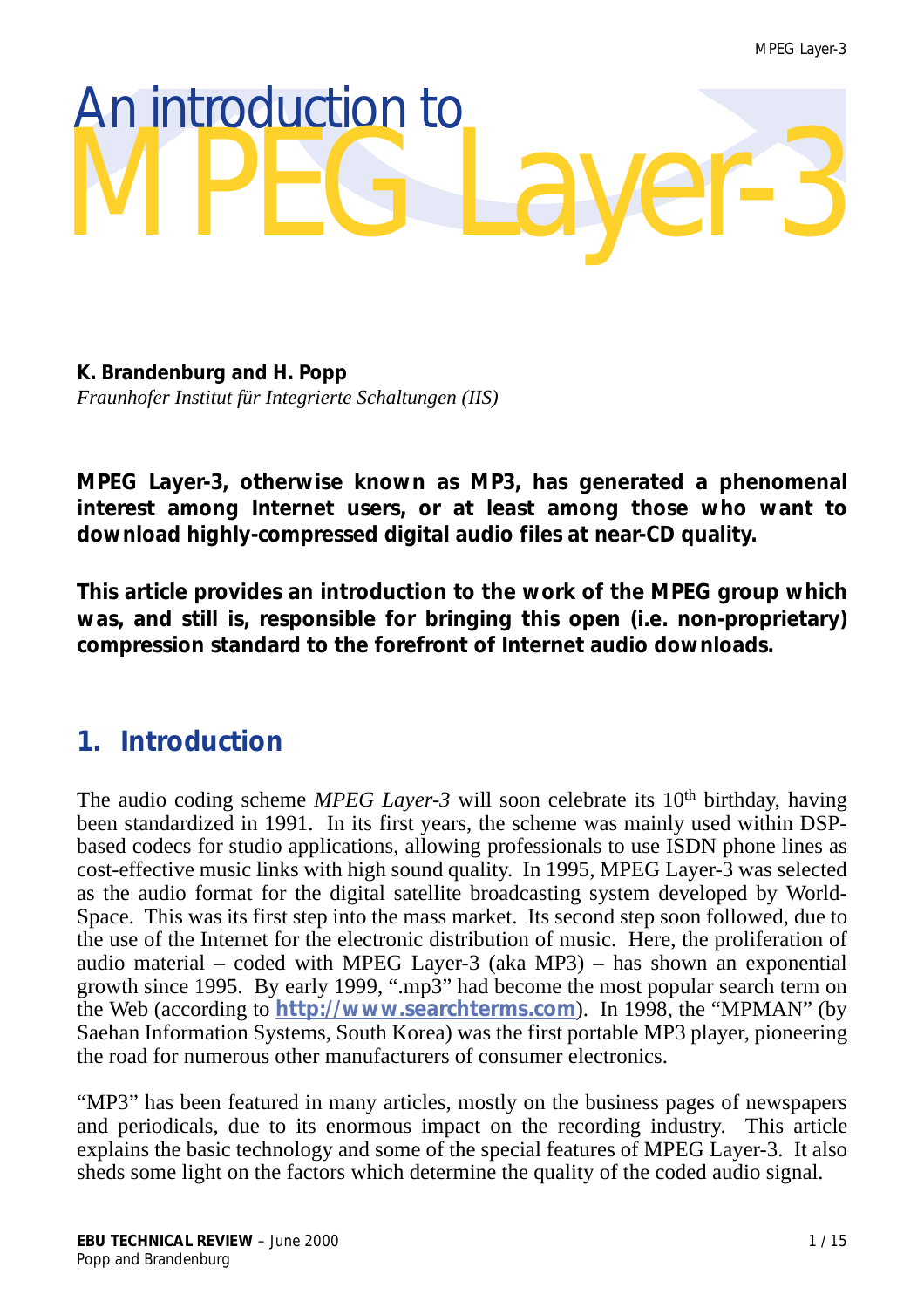# **2. Why MPEG Layer-3?**

MPEG Layer-3 emerged as the main tool for Internet audio delivery. Considering the reasons, the following factors were definitely helpful.

## *Open standard*

MPEG is defined as an open standard. The specification is available (for a fee) to everybody. While there are a number of patents covering MPEG Audio encoding and decoding, all patent-holders have declared that they will license the patents on fair and reasonable terms to everybody. Public example source code is available to help implementers to understand the text of the specification. As the format is well defined, no problems with interoperability of equipment or software from different vendors have been reported – except from some rare incomplete implementations.

#### *Availability of encoders and decoders*

DSP-based hardware and software encoders and decoders have been available for a number of years – driven at first by the demand for professional use in broadcasting.

## *Supporting technologies*

While audio compression is viewed as a main enabling technology, other evolving technologies contributed to the MP3 boom, such as:

- $\Rightarrow$  the widespread use of computer sound cards;
- $\Rightarrow$  computers becoming powerful enough to run software audio decoders and even encoders in real-time;
- $\Rightarrow$  fast Internet access for universities and businesses;
- $\Rightarrow$  the availability of CD-ROM and CD-Audio writers.

In short, MPEG Layer-3 had the luck to be the right technology available at the right time. In the meantime, research on perceptual audio coding progressed, and codecs with better compression efficiency became available. Of these, MPEG-2 Advanced Audio Coding (AAC) was developed as the successor of MPEG-1 Audio. Other – proprietary – audio coding schemes were also introduced, claiming a higher performance than MP3.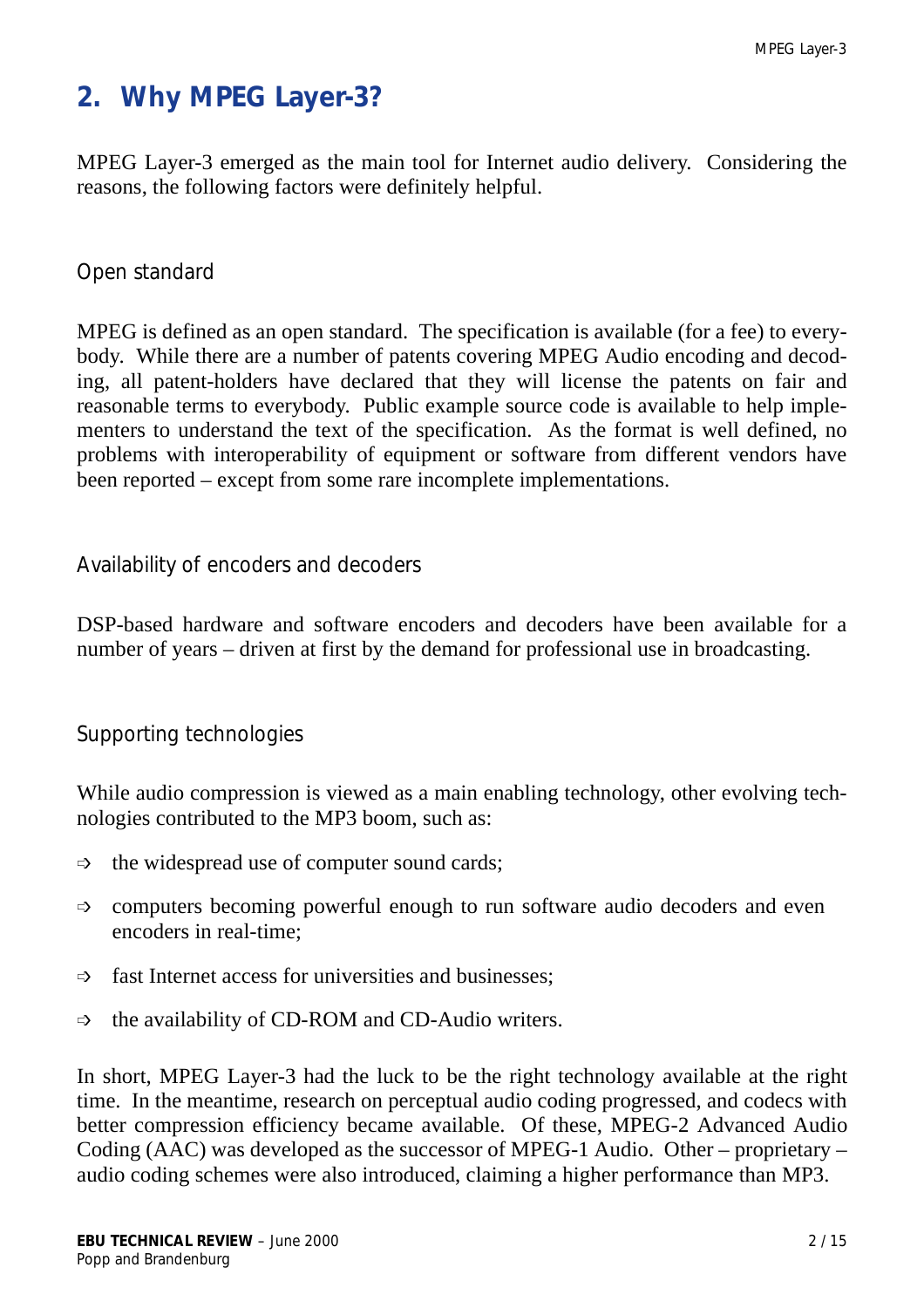# **3. MPEG audio coding standards**

MPEG, a working group formally named as ISO/IEC JTC1/SC29/ WG11, but mostly known by its nickname, Moving Pictures Experts Group, was set up by the ISO/IEC standardization body in 1988 to develop generic (i.e. useful for different applications) standards for the coded representation of moving pictures, associated audio and their combination. Since then, MPEG has undertaken the standardization of compression techniques for video and audio. Originally, its main goal was video coding together with audio coding for digital storage media. In the meantime, the MPEG audio coding standard found its way into many different applications, including

- $\Rightarrow$  digital audio broadcasting (Eureka-147 DAB, WorldSpace, ARIB, DRM);
- $\Rightarrow$  ISDN transmission for broadcast contribution and distribution purposes and for commentary links;
- $\Rightarrow$  archival storage within broadcasting;
- $\Rightarrow$  sound for digital television (DVB, Video CD, ARIB);
- $\Rightarrow$  internet streaming (Microsoft Netshow, Apple Quicktime);
- $\Rightarrow$  portable audio devices (mpman, mplayer3, Rio, Lyra, YEPP and many more);
- $\Rightarrow$  storage and exchange of music files on computers.

The most widely-used audio compression formats are MPEG Audio Layer-2 and Layer-3 (see below for definitions) and Dolby AC-3. A large number of systems currently under development will use AAC.

#### *MPEG-1*

MPEG-1 is the name for the first phase of MPEG work, starting in 1988. This work was finalized with the adoption of the ISO/IEC standard IS 11172 in late 1992. The audio coding part of this standard (IS 11172-3) describes a generic coding system, designed to fit the demands of many applications. MPEG-1 Audio consists of three operating modes

| <b>Abbreviations</b> |                                                             |             |                                             |
|----------------------|-------------------------------------------------------------|-------------|---------------------------------------------|
| <b>AAC</b>           | (MPEG-4) Advanced Audio Coding                              | <b>IEC</b>  | International Electrotechnical Commission   |
| <b>ACTS</b>          | <b>Advanced Communications Technologies</b><br>and Services | <b>ISDN</b> | Integrated services digital network         |
|                      |                                                             | <b>ISO</b>  | International Organization for Standardiza- |
| <b>ARIB</b>          | Association of Radio Industries and                         |             | tion                                        |
|                      | <b>Businesses (Japan)</b>                                   | <b>JTC</b>  | <b>Joint Technical Committee</b>            |
| <b>DAB</b>           | <b>Digital Audio Broadcasting</b>                           | <b>MDCT</b> | Modified discrete cosine transform          |
| <b>DRM</b>           | <b>Digital Radio Mondiale</b>                               | <b>MPEG</b> | <b>Moving Picture Experts Group</b>         |
| <b>DSP</b>           | Digital signal processor / processing                       | <b>PEAQ</b> | Perceptual evaluation of audio quality      |
| <b>DVB</b>           | Digital Video Broadcasting                                  | <b>RACE</b> | <b>R&amp;D in Advanced Communications</b>   |
| <b>HDTV</b>          | <b>High-definition television</b>                           |             | technologies in Europe                      |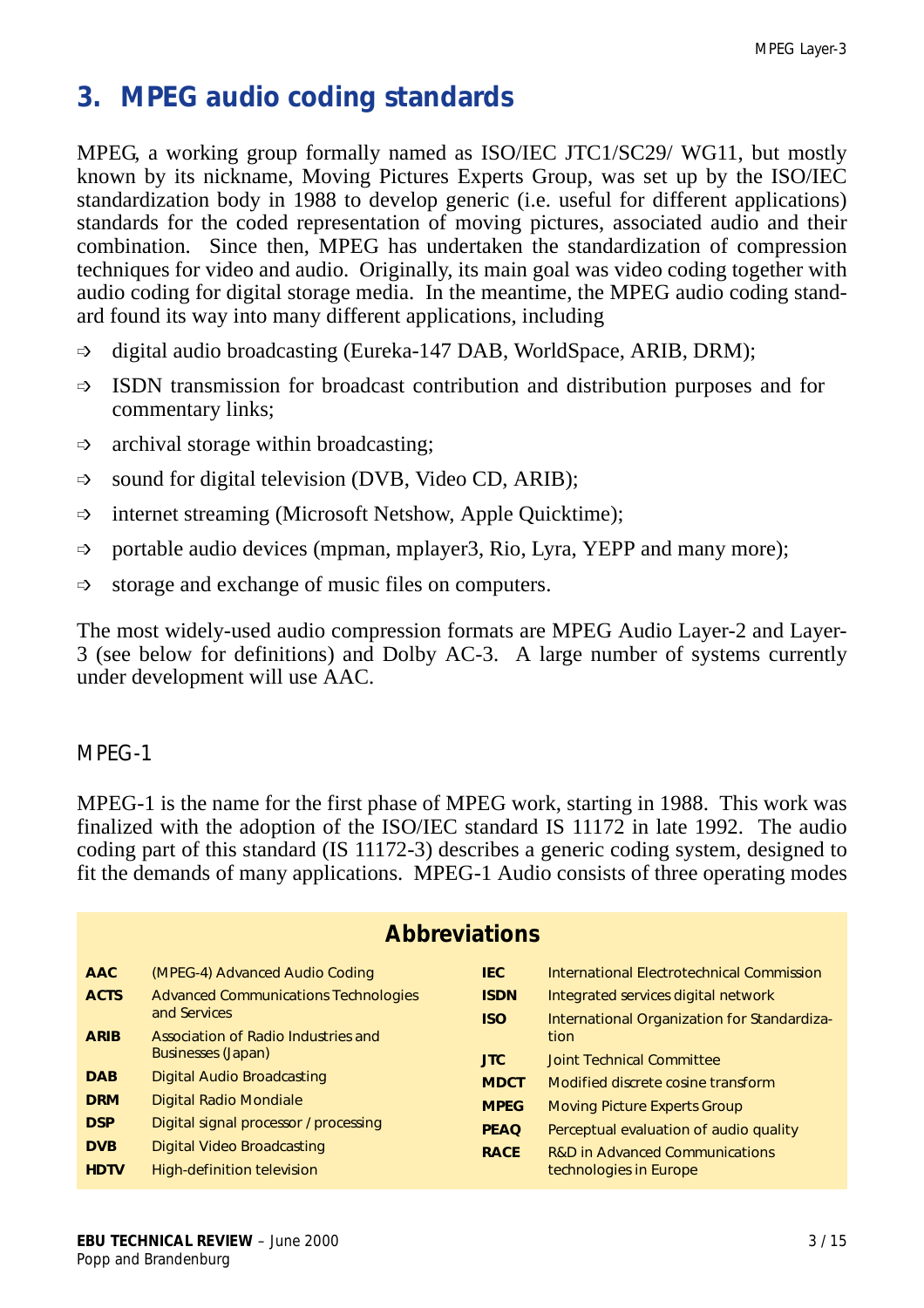called "Layers", with increasing complexity and performance, named Layer-1, Layer-2 and Layer-3. Layer-3, with the highest complexity, was designed to provide the highest sound quality at low bit-rates (around 128 kbit/s for a typical stereo signal).

#### *MPEG-2*

MPEG-2 denotes the second phase of MPEG. It introduced a lot of new concepts into MPEG video coding, including support for interlaced video signals. The main application area for MPEG-2 is digital television. The original MPEG-2 Audio standard (IS 13818-3) was finalized in 1994 and consisted of two extensions to MPEG-1 Audio:

- $\Rightarrow$  Multichannel audio coding, including the 5.1 channel configuration well known from cinema sound – this multichannel extension is done in a backward compatible way, allowing MPEG-1 stereo decoders to reproduce a mixture of all available channels.
- $\Rightarrow$  Coding at lower sampling frequencies this extension adds sampling frequencies of 16 kHz, 22.05 kHz and 24 kHz to the MPEG-1 sampling frequencies of 32 kHz, 44.1 kHz and 48 kHz, improving the coding efficiency at very low bit-rates.

## *MPEG-2 AAC*

In early 1994, verification tests showed that new coding algorithms, without backward compatibility to MPEG-1, promised a significant improvement in coding efficiency. As a result, a new work item was defined that finally led to the definition of a new MPEG audio coding standard, MPEG-2 Advanced Audio Coding (AAC). The standard was finalized in 1997 (IS 13818-7). AAC is a second-generation audio coding scheme for generic coding of stereo and multichannel signals, supporting sampling frequencies from 8 kHz to 96 kHz and a number of audio channels ranging from 1 to 48.

#### *MPEG-3*

Originally, MPEG had a plan to define the video coding for HDTV applications in a further phase, to be called MPEG-3. However, later on it turned out that the tools developed for MPEG-2 video coding would also address the HDTV requirements, and MPEG gave up the plan to develop a special MPEG-3 standard. Sometimes MPEG Layer-3 (or "MP3") is misnamed MPEG-3.

#### *MPEG-4*

MPEG-4 intends to become the next major standard in the world of multimedia. The first version was finished in late 1998 (IS 14496-3), and the second version at the end of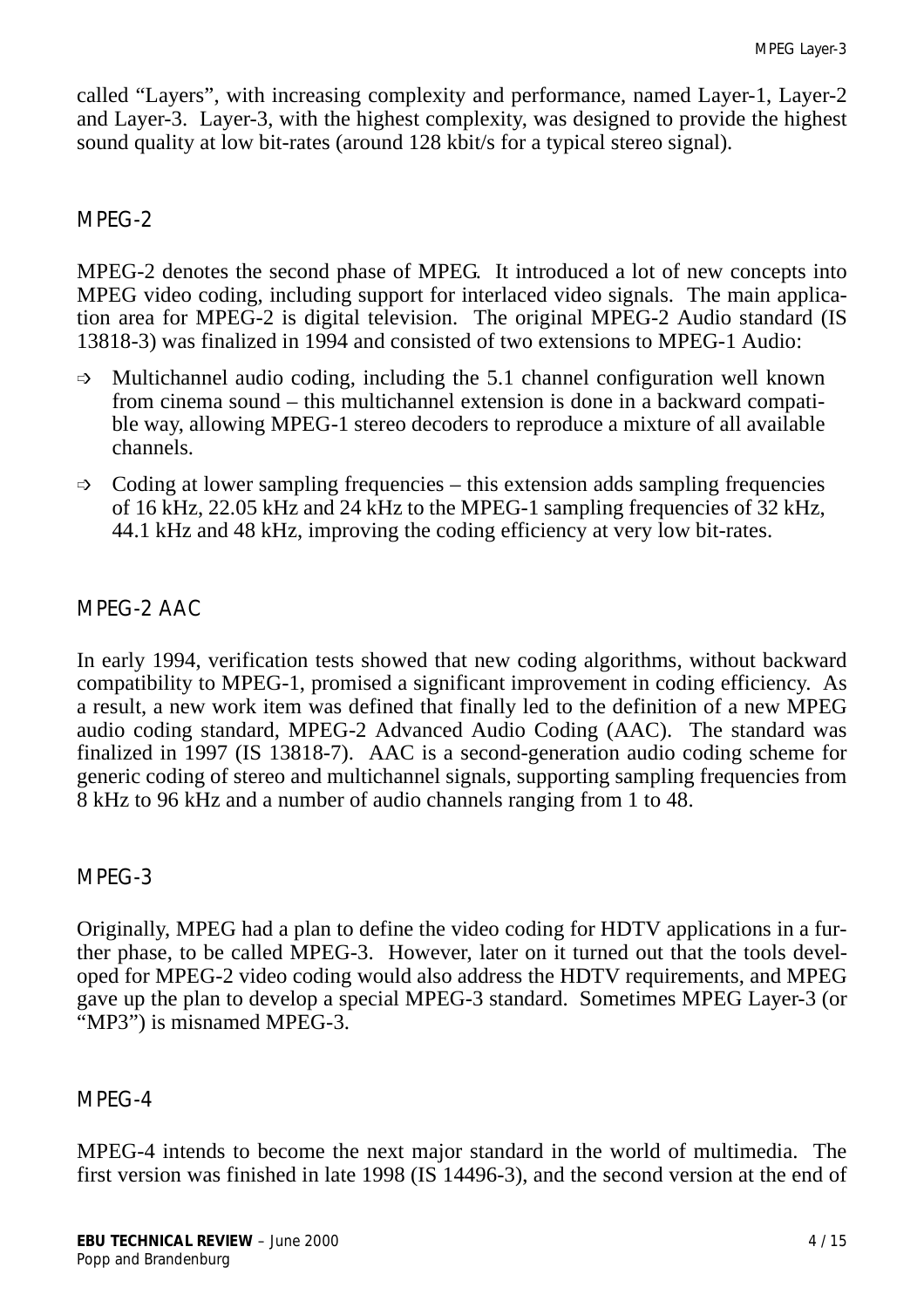1999. Unlike MPEG-1 and MPEG-2, the emphasis in MPEG-4 is on new functionalities rather than better compression efficiency. Mobile as well as stationary user terminals, database access, communications and new types of interactive services will be major applications for MPEG-4. The new standard facilitates the growing interaction and overlap between the hitherto separate worlds of computing, electronic mass media (TV and Radio) and telecommunications. MPEG-4 audio consists of a family of audio coding algorithms – spanning the range from low bit-rate speech coding (down to 2 kbit/s) up to high-quality audio coding at 64 kbit/s per channel and above. Generic audio coding at medium to high bit-rates is done by AAC.

#### *MPEG-7*

Unlike MPEG-1, MPEG-2 and MPEG-4, MPEG-7 does not define compression algorithms. MPEG-7 is a content representation standard for multimedia information search, filtering, management and processing. MPEG-7 will be approved by July, 2001.

# **4. MPEG Layer-3 audio encoding**

The following description of MPEG Layer-3 encoding focuses on the basic functions and a number of details necessary to understand the implications of encoding options on the sound quality. It is not meant to be a complete description of how to build an MPEG Layer-3 encoder.

## *Flexibility*

In order to be applicable to a number of very different application scenarios, MPEG defined a data representation including a number of options.

## *Operating mode*

MPEG-1 Audio works for both mono and stereo signals. A technique called joint stereo coding can be used to achieve a more efficient combined coding of the left and right channels of a stereophonic audio signal. Layer-3 allows both mid/side stereo coding and intensity stereo coding. The latter is especially helpful for lower bit-rates, but bears the risk of changing the sound image. The operating modes are:

- $\Rightarrow$  single channel;
- $\Rightarrow$  dual channel (two independent channels, for example containing different language versions of the audio);
- $\Rightarrow$  stereo (no joint stereo coding);
- $\Rightarrow$  joint stereo.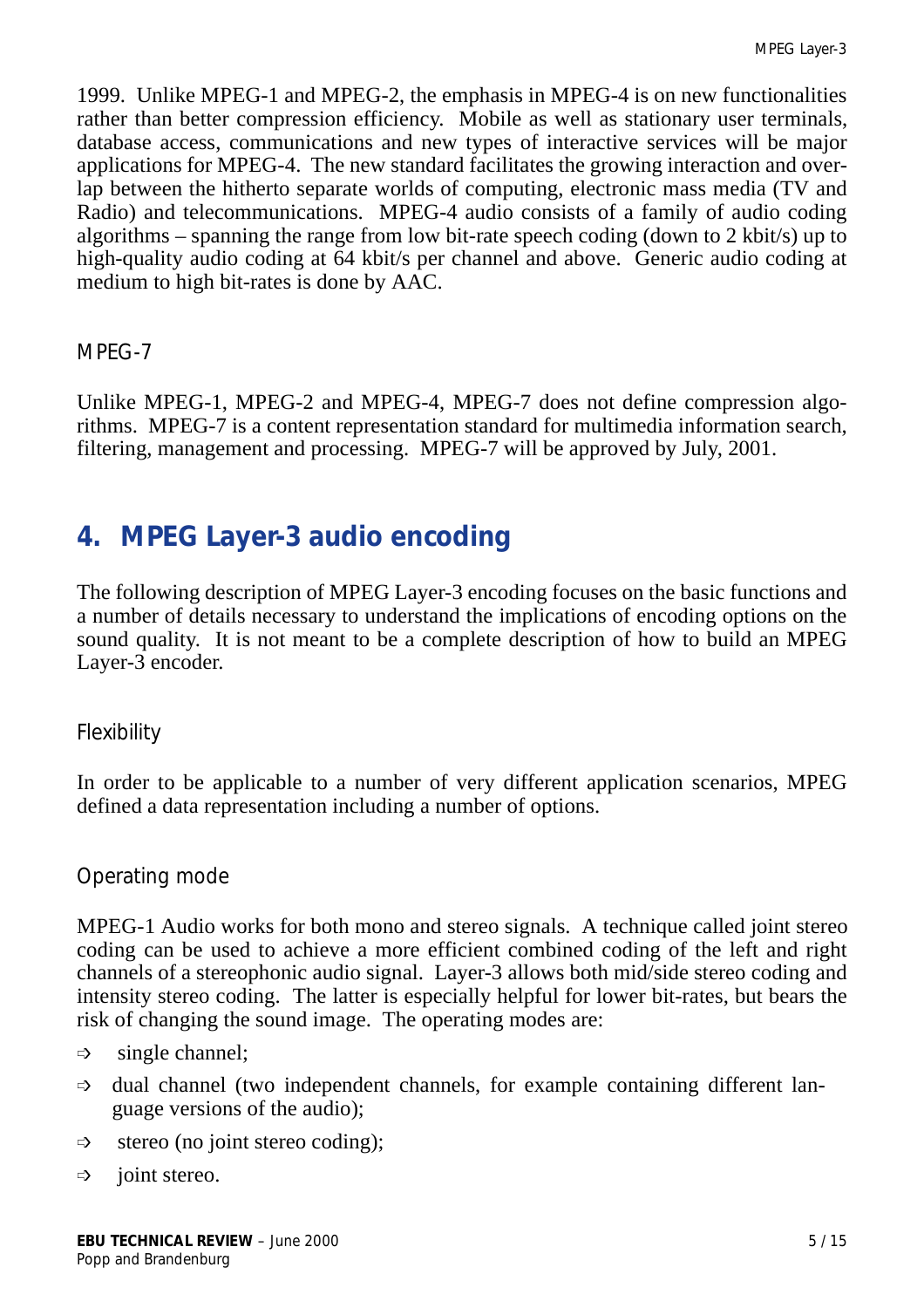#### *Sampling frequency*

MPEG audio compression works on a number of different sampling frequencies. MPEG-1 defines audio compression at 32 kHz, 44.1 kHz and 48 kHz. MPEG-2 extends this to half the rates, i.e. 16 kHz, 22.05 and 24 kHz. "MPEG-2.5" is the name of a proprietary extension to Layer-3, developed by Fraunhofer IIS, which introduces the sampling frequencies 8 kHz, 11.05 kHz and 12 kHz.

#### *Bit-rate*

MPEG Audio does not just work at a fixed compression ratio. The selection of the bitrate of the compressed audio is, within some limits, completely left to the implementer or operator of an MPEG audio coder. For Layer-3, the standard defines a range of bit-rates from 8 kbit/s up to 320 kbit/s. Furthermore, Layer-3 decoders must support the switching of bit-rates from audio frame to audio frame. Combined with the bit reservoir technology, this allows both variable bit-rate coding and constant bit-rate coding at any fixed value within the limits set by the standard.

#### *Normative versus Informative*

A very important property of the MPEG standards is the principle of minimizing the amount of normative elements in the standard. In the case of MPEG Audio, this led to the fact that only the data representation, i.e. the format of the compressed audio, and the decoder are normative.

#### *Decoder considerations*

Even the decoder is not specified in a bit-exact fashion. Instead, formulae are given for most parts of the algorithm, and compliance is defined by a maximum deviation of the decoded signal from a reference decoder, implementing the formulae with double-precision arithmetic accuracy. This allows us to build decoders running both on floating-point and fixed-point architectures. Depending on the skills of the implementers, fully-compliant high-accuracy Layer-3 decoders can be constructed with down to 20-bit arithmetic wordlength, without using double-precision calculations.

#### *Encoder considerations*

Encoding of MPEG Audio is completely left to the implementer of the standard. As a helpful guide-line, the ISO standards contain the description of example encoders. While these descriptions were derived from the original encoders used for verification tests, a lot of experience and knowledge is necessary to implement good-quality MPEG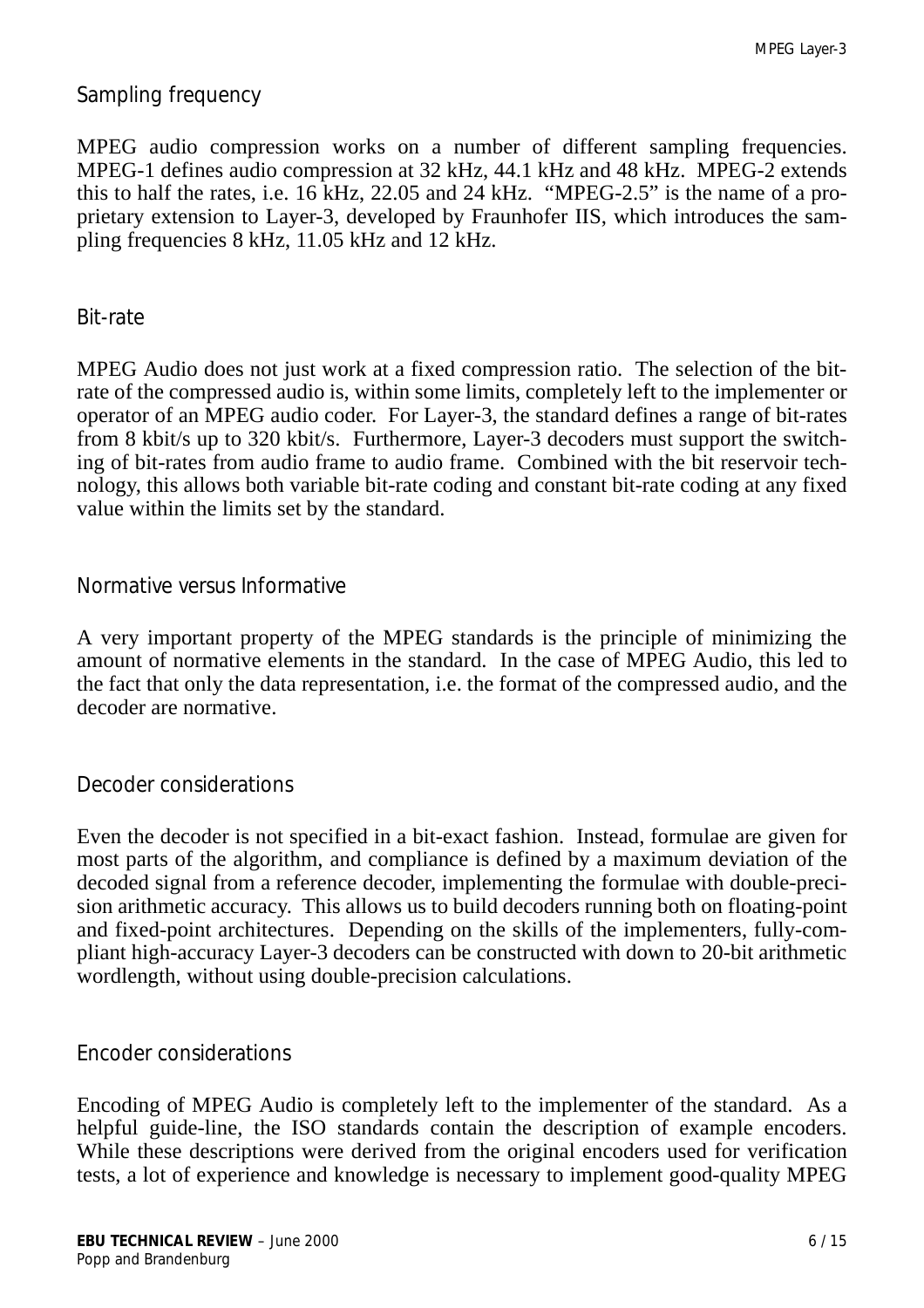audio encoders. The amount of investment necessary to engineer a high-quality MPEG audio encoder has kept the number of independently-developed encoder implementations very low.

## **5. MPEG Layer-3 – the algorithm**

The following paragraphs describe the Layer-3 encoding algorithm along with the basic blocks of a perceptual encoder. More details about Layer-3 can be found in [\[1\]](#page-14-0) and [\[2\].](#page-14-1) *Fig. 1* shows the block diagram of a typical MPEG Layer-3 encoder.



**Typical MPEG Layer-3 encoder**

#### *Filterbank*

The filterbank used in MPEG Layer-3 belongs to the class of hybrid filterbanks. It is built by cascading two different kinds of filterbanks, first a polyphase filterbank (as used in Layer-1 and Layer-2) and second, a Modified Discrete Cosine Transform (MDCT) filterbank. The polyphase filterbank fulfils the purpose of making Layer-3 more similar to Layer-1 and Layer-2. The subdivision of each polyphase frequency band into 18 finer sub-bands increases the potential for redundancy removal, leading to better coding efficiency for tonal signals. As a further positive result of the higher frequency resolution, the error signal can be better controlled, allowing a finer tracking of the masking threshold. The filterbank can be switched to a lower frequency resolution to avoid pre-echoes (see below).

#### *Perceptual model*

The perceptual model mainly determines the quality of a given encoder implementation. Since the original informative part in the standard was written, a lot of additional work has gone into this part of the encoder . The perceptual model either uses a separate filterbank as described in [\[1\]](#page-14-0) or combines the calculation of energy values (for the masking calculations) and the main filterbank. The output of the perceptual model consists of values for the masking threshold or the allowed noise for each coder partition. In Layer-3, these coder partitions are roughly equivalent to the critical bands of human hearing. If the quantization noise can be kept below the masking threshold for each coder partition, then the compression result should be indistinguishable from the original signal.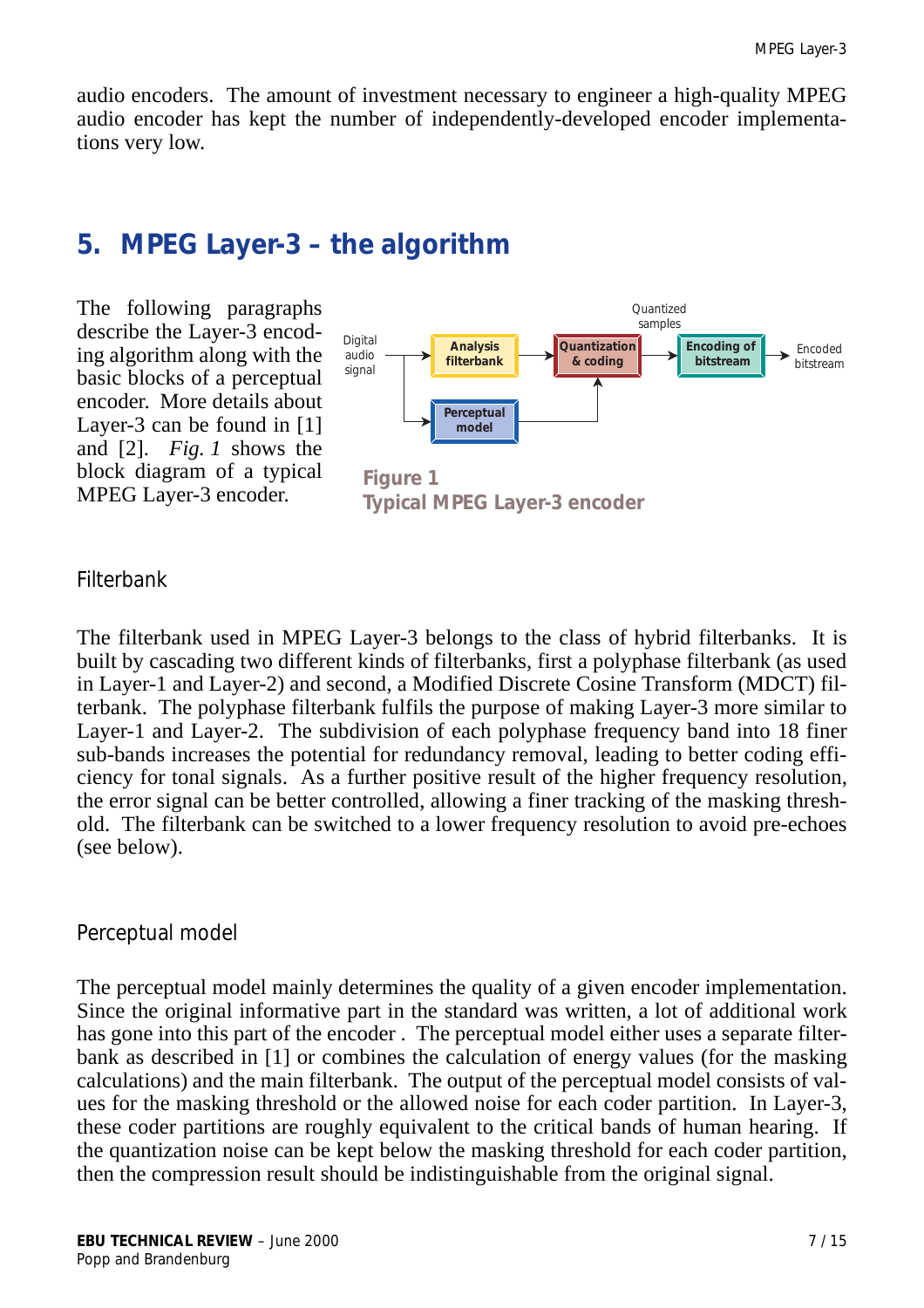## *Quantization and coding*

A system of two nested iteration loops is the common solution for quantization and coding in a Layer-3 encoder. Quantization is done via a power-law quantizer. In this way, larger values are automatically coded with less accuracy, and some noise shaping is already built into the quantization process. The quantized values are coded by Huffman coding. To adapt the coding process to different local statistics of the music signals, the optimum Huffman table is selected from a number of choices. The Huffman coding works on pairs and, in the case of very small numbers to be coded, in quadruples. To get even better adaption to signal statistics, different Huffman code tables can be selected for different parts of the spectrum. Since Huffman coding is basically a variable code length method and because noise shaping has to be done to keep the quantization noise below the masking threshold, a global gain value (which determines the quantization step size) and scalefactors (which determine the noise-shaping factors for each scalefactor band) are applied before actual quantization. The process to find the optimum gain and scalefactors for a given block, bit-rate and output from the perceptual model is usually done by two nested iteration loops in an analysis-by-synthesis way:

#### **Inner iteration loop (rate loop)**

The Huffman code tables assign shorter code words to (more frequent) smaller quantized values. If the number of bits resulting from the coding operation exceeds the number of bits available to code a given block of data, this can be corrected by adjusting the global gain to result in a larger quantization step size, leading to smaller quantized values. This operation is repeated with different quantization step sizes until the resulting bit demand for Huffman coding is small enough. The loop is called *rate loop* because it modifies the overall coder rate until it is small enough.

#### **Outer iteration loop (noise control loop)**

To shape the quantization noise according to the masking threshold, scalefactors are applied to each scalefactor band. The systems starts with a default factor of 1.0 for each band. If the quantization noise in a given band is found to exceed the masking threshold (allowed noise) as supplied by the perceptual model, the scalefactor for this band is adjusted to reduce the quantization noise. Since achieving a smaller quantization noise requires a larger number of quantization steps and thus a higher bit-rate, the rate adjustment loop has to be repeated every time new scalefactors are used. In other words, the rate loop is nested within the noise control loop. The outer (noise control) loop is executed until the actual noise (computed from the difference of the original spectral values minus the quantized spectral values) is below the masking threshold for every scalefactor band (i.e. critical band).

While the inner iteration loop always converges (if necessary, by setting the quantization step size large enough to zero out all spectral values), this is not true for the combination of both iteration loops. If the perceptual model requires quantization step sizes so small that the rate loop always has to increase them to enable coding at the required bit-rate,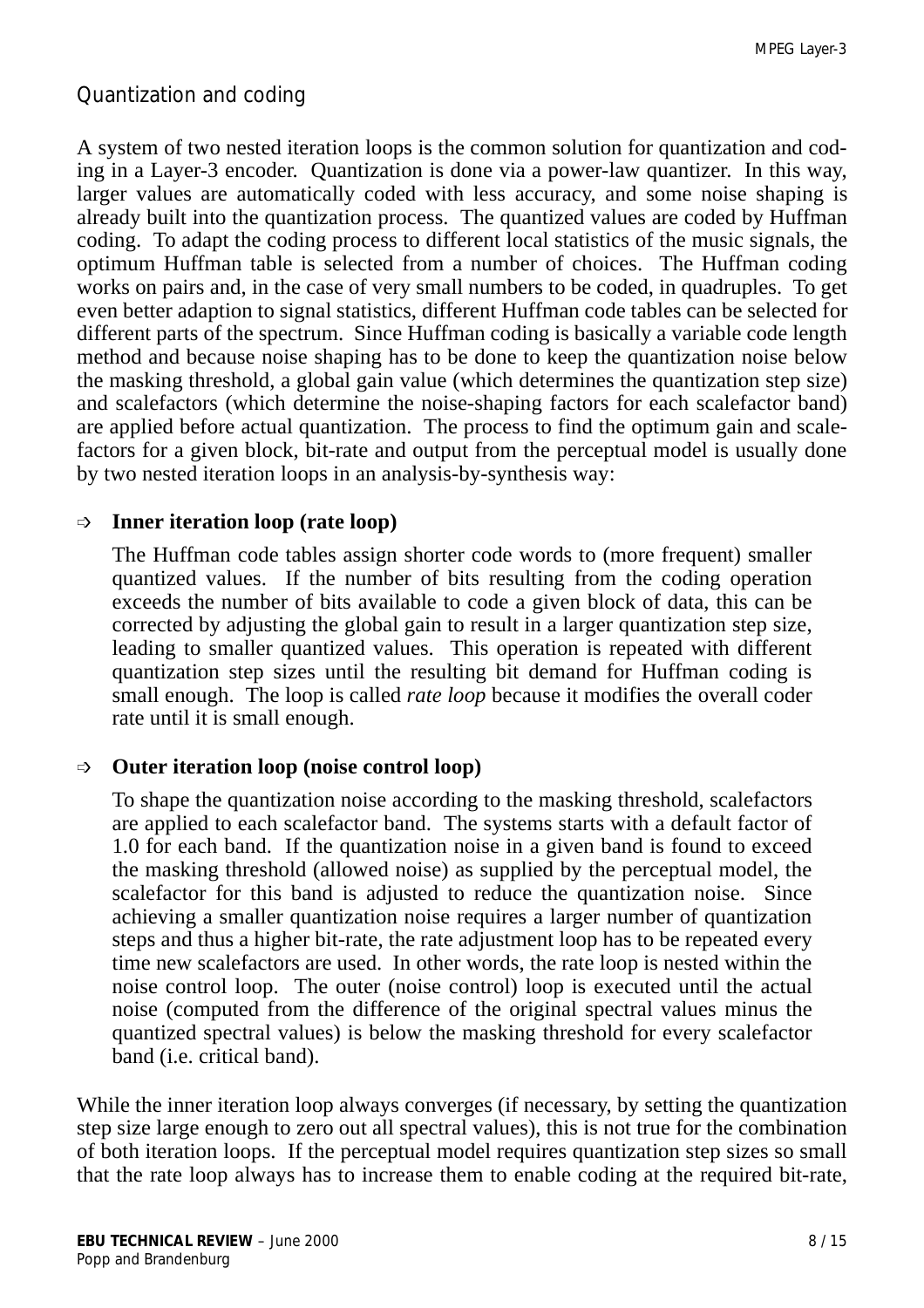both can go on forever. To avoid this situation, several conditions can be checked to stop the iterations more early. However, for fast encoding and good coding results, such a condition should be avoided. This is one reason why an MPEG Layer-3 encoder usually needs tuning of the parameter sets of the perceptual model for each bit-rate.

# **6. Quality Considerations**

As explained above, the pure compliance of an encoder with an MPEG audio standard does not guarantee any quality of the compressed music. Audio quality differs between different items, depending on basic parameters including, of course, the bit-rate of the compressed audio and the sophistication of different encoders, even if they work with the same set of basic parameters. To gain more insight into the level of quality possible with MP3 and AAC, let us first have a look at typical artefacts associated with perceptual audio coders.

#### *Common types of artefacts*

Unlike analogue hi-fi equipment or FM broadcasting, perceptual encoders exhibit sound deficiencies when run at too low bit-rates or with the wrong parameters. These so-called "artefacts" are in most cases different from usual noise or distortion signals. Perceptual audio coding schemes such as MPEG Layer-3 introduce an error signal that can be described as a time-varying error at certain frequencies, which is not constrained to the harmonics of the music signal. The resulting music signal may sound:

- $\Rightarrow$  distorted, but not like harmonic distortions;
- $\Rightarrow$  noisy, but with the noise introduced only in a certain frequency range;
- $\Rightarrow$  rough, with the roughness often being very objectionable as the error may change its characteristics about every 24 ms.

## *Loss of bandwidth*

If an encoder does not find a way to encode a block of music data with the required fidelity within the limits of the available bit-rate, it "runs out of bits". This may lead to the deletion of some frequency lines, typically affecting the high-frequency content. Compared to a constant bandwidth reduction, such an effect becomes more objectionable if the effective bandwidth changes frame-by-frame (e.g. every 24 ms).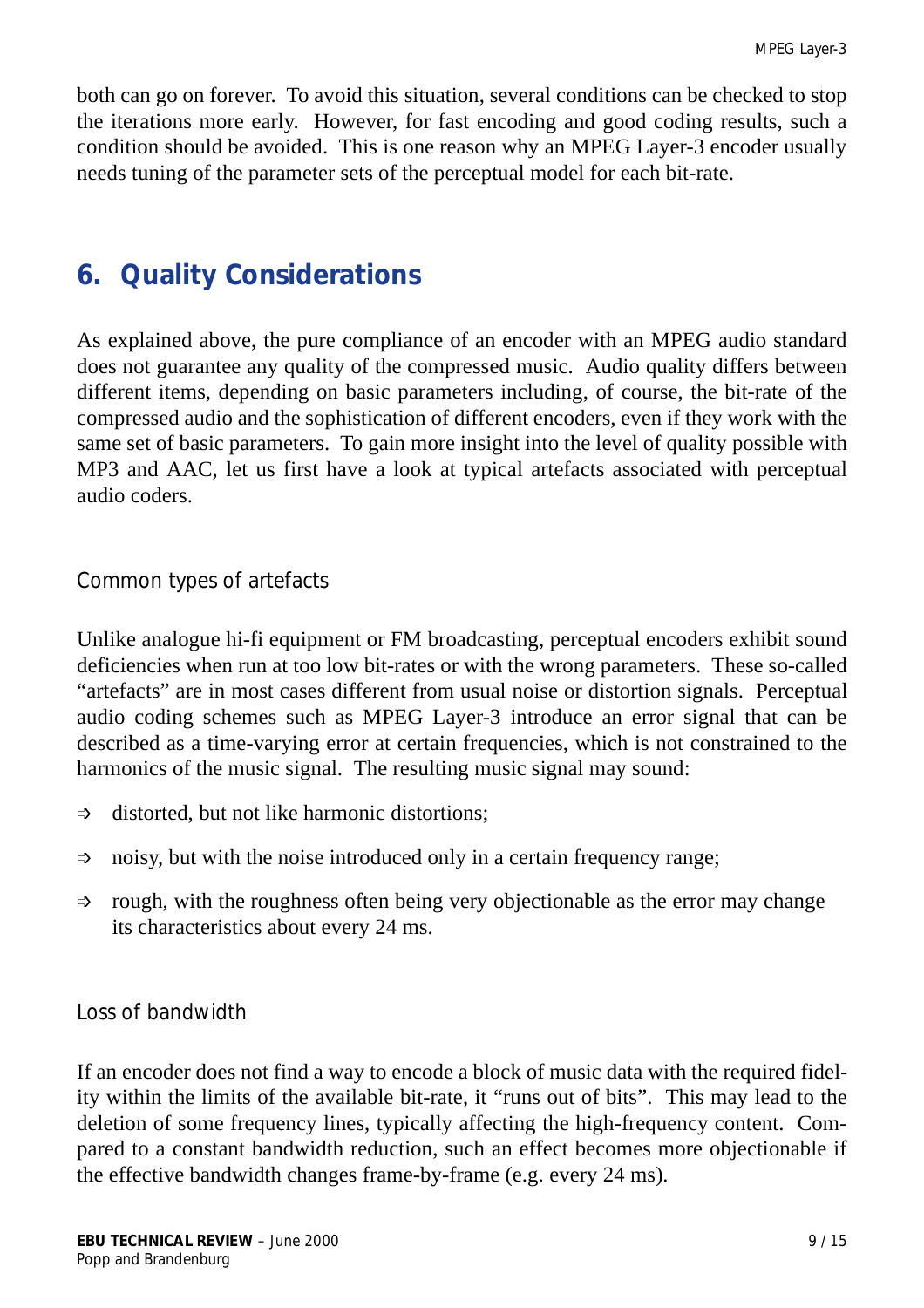#### *Pre-echoes*

Pre-echoes are very common artefacts, in the case of perceptual audio coding schemes using high-frequency resolution. The name "pre-echo", although somewhat misleading, nicely describes the artefact, which is a noise signal occurring even before the music event that causes such noise.

To understand the origin of pre-echoes, let us consider the decoder of a perceptual coding system (see *Fig. 2*). The reconstructed frequency lines are combined



by the synthesis filterbank, consisting of a modulation matrix and a synthesis window. The quantization error introduced by the encoder can be seen as a signal added to the original frequency lines, with a length in time that is equal to the length of the synthesis window. Thus, reconstruction errors are spread over the full window length. If the music signal contains a sudden increase in signal energy (e.g. a castanet attack), the quantization error is increased as well. If such an attack occurs well within the analysis window, its error signal will be spread within the full synthesis window, preceding the actual cause for its existence in time. If such a pre-noise signal extends beyond the premasking period of the human ear, it becomes audible and is called "pre-echo".

There are a number of techniques to avoid audible pre-echoes, including variable bit-rate coding or a local increase in the bit-rate to reduce the amplitude of the pre-echo. In general, these artefacts belong to the "most difficult to avoid" category.

#### *Roughness, "double-speak"*

Especially at low bit-rates and low sampling frequencies, there is a mismatch between time resolution of the coder and the time structure of some signals. This effect is most noticeable on speech signals and when listening via headphones. As a single voice tends to sound like it has been recorded twice and then overlaid, this effect is sometimes called "double-speak".

## **7. Not all encoders are created equal**

The MPEG standards do not prescribe the implementation of the audio encoder. In an extreme case, one could completely avoid implementing the perceptual model, decide not to use the scalefactors (and therefore the outer iteration loop), and do a very simple inner iteration loop. Such an encoder would be very fast (potentially much faster than any current encoder products), would be compliant with the standard, would even produce a nice audio quality for some signals, but would sound very bad with a large selec-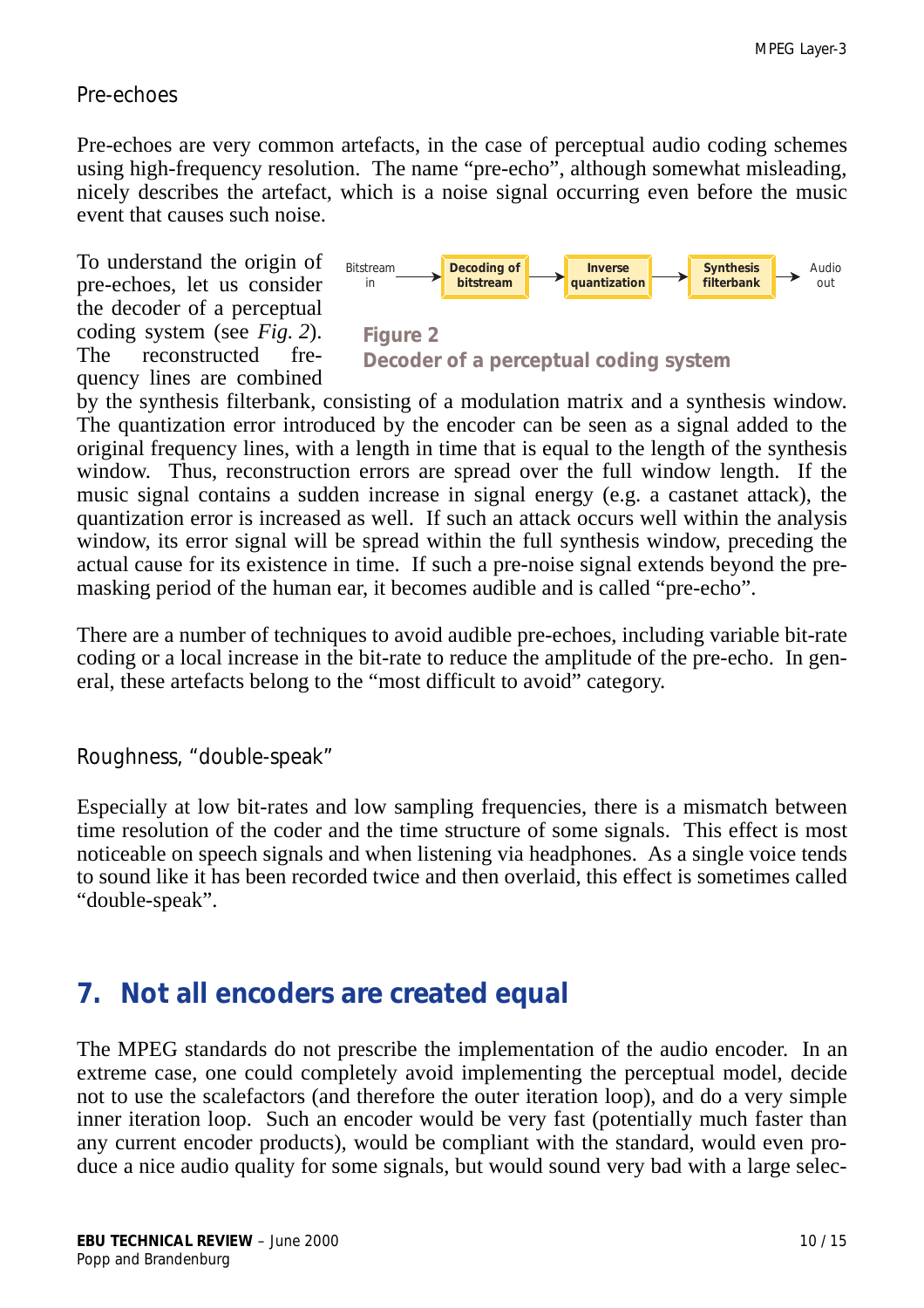tion of music. While such a project would be easy to implement, it is much more difficult to build an encoder that offers very high audio quality across all types of music and even with the most exotic test items. In MPEG, testing had always aimed to verify sufficient encoder performance in worst-case scenarios. Nonetheless, the current MP3 encoders show remarkable differences in their ability to produce, in a consistent way, high sound quality at low bit-rates.

## *7.1. How to measure sound quality*

Measuring the sound quality of perceptual audio codecs has developed into an art of its own, over the last ten years. Basically, there are three methods: Listening tests, simple objective measurement methods and perceptual measurement techniques.

#### *Listening tests*

To date, large-scale and well-controlled listening tests are still the only method available for comparing the performance of different coding algorithms and different encoders. With input from a number of broadcasters and the MPEG audio group, the ITU-R has developed a very elaborate set of rules for listening tests. These tests aim to stress the encoders under worst-case conditions, i.e. the testers try to find sound material which is most difficult to encode, and then evaluate the performance of the encoders under test for this material. This procedure is based on the observation that, in a lot of cases, coding artefacts become audible and even objectionable only after an extensive training period. Since the use of equipment based on audio compression technology (such as portable audio players) itself constitutes extensive training, everybody can become an expert listener over a period of time. Therefore, right from the beginning, encoders should be tuned better to satisfy the quality requirements of expert listeners.

#### *Simple objective measurement techniques*

Over and over again, people tried to get a measure of encoder quality by looking at parameters such as the signal-to-noise-ratio or bandwidth of the decoded signal. As the basic paradigm of perceptual audio coders relies on improving the subjective quality – by shaping the quantization noise over frequency (and time), leading to an SNR which is lower than is possible without noise shaping – these measurements defy the whole purpose of perceptual coding. As explained below, to rely on the bandwidth of the encoded signal does not show a very good understanding of the subject. Another approach is to look at the codec output for certain test signal inputs, such as transients or multi-tone signals. While the results of such a test may tell the expert a lot about the codec under test, it is very dangerous to rely solely on such results.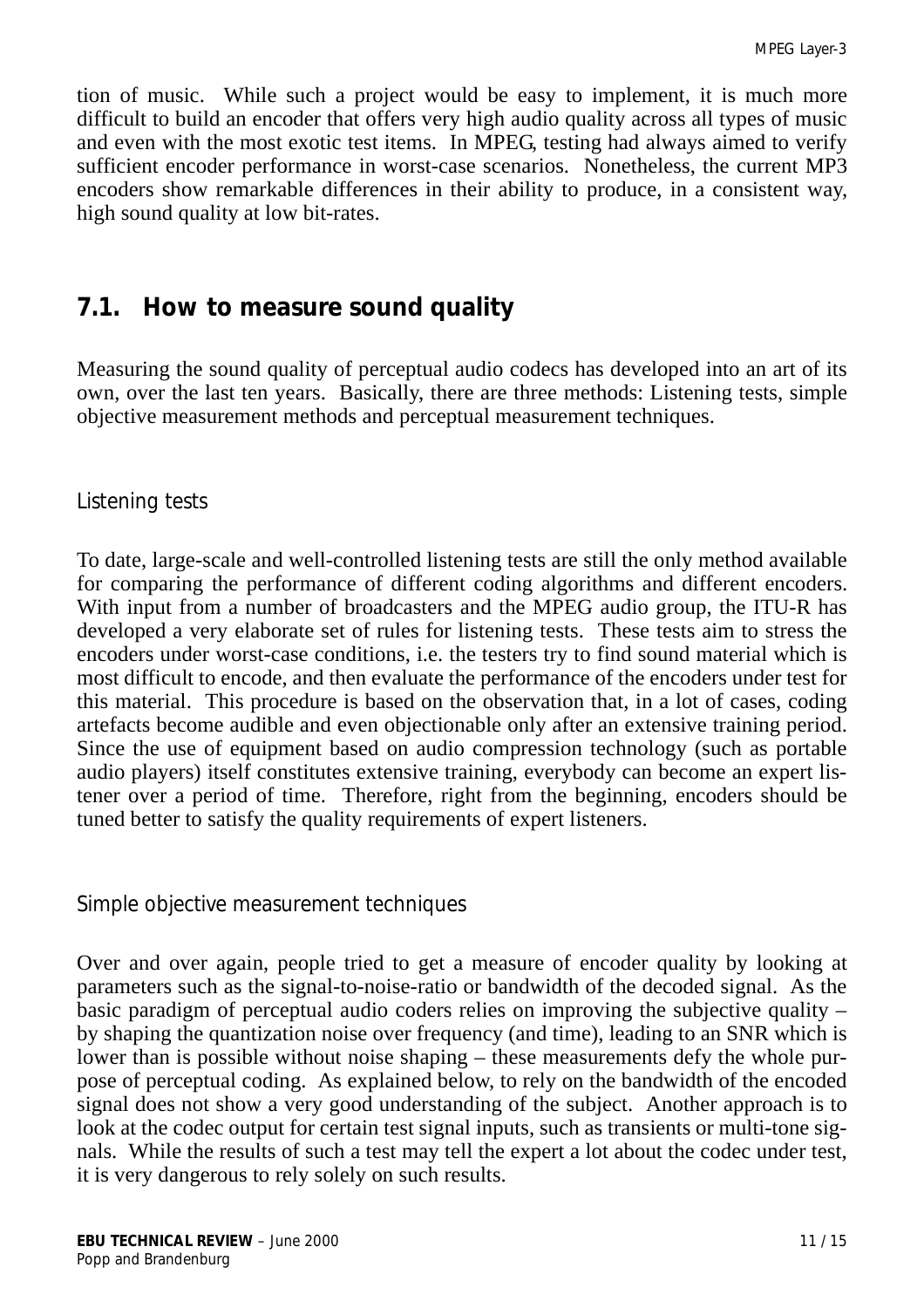

**Figure 3 An MPEG Layer-3 encoder**

*Perceptual measurement techniques*

For 15 years, there has been a lot of research into applying psycho-acoustic modelling to the prediction of sound quality and the audibility of certain artefacts. While the state of the art is not yet sufficient to make large-scale and well-prepared listening tests obsolete, perceptual measurement techniques have progressed to the point where they are a very useful supplement to listening tests and, in some cases, are already replacing them. The ITU-R Task Group 10/4 worked on the standardization of perceptual measurement techniques and finally produced a Recommendation for a system called PEAQ (Perceptual Evaluation of Audio Quality). This Recommendation defines a multi-mode system based on the collaborative efforts of all the leading laboratories working on perceptual measurement techniques.

# *7.2. The bandwidth myth*

Reports about encoder testing often mention the bandwidth of the compressed audio signal. In a lot of cases this is due to misunderstandings about human hearing on the one hand and encoding strategies on the other hand.

## *Hearing at high frequencies*

It is certainly true that a large number of (especially young) subjects are perfectly able to hear single sounds at frequencies up to and sometimes well above 20 kHz. However, contrary to popular belief, the authors are not aware of any scientific experiment showing beyond doubt that there is any listener (trained or not) who may detect the difference between a (complex) music signal with content up to 20 kHz, and the same signal with a bandlimit of around 16 kHz. There are some hints that a few listeners may have such capabilities, but the full scientific proof has not yet been given. Therefore, it is a reason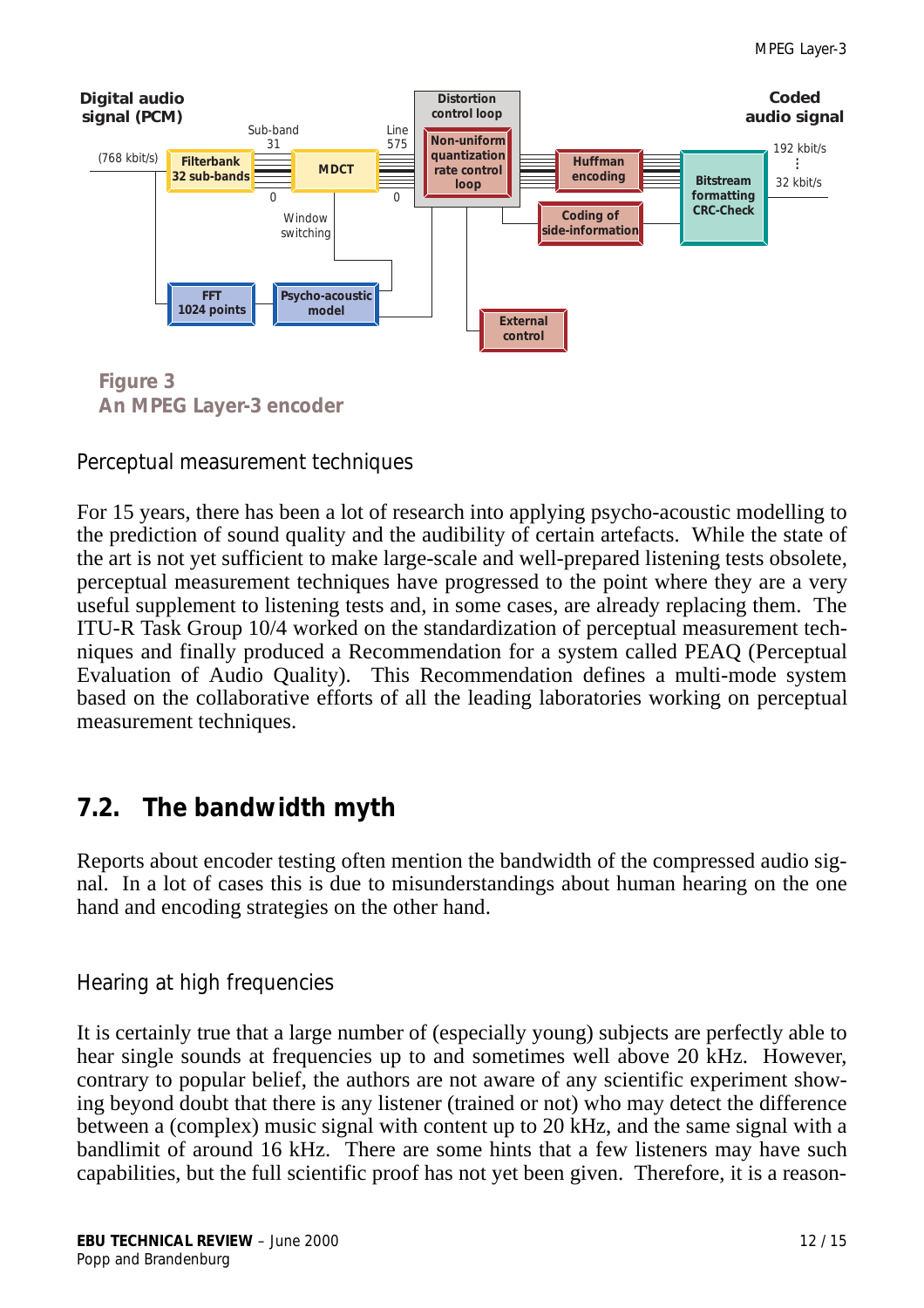able strategy to limit the frequency response of an MP3 encoder to 16 kHz. Due to the brick-wall characteristic of the filters used in the codec, this can be done easily.

Please note, however, that this is not a general rule which can be applied to other types of audio equipment (in particular, analogue). Typical audio equipment has to support much higher frequencies in order to have the required perfectly flat frequency response up to 16 kHz: any deviation from the ideal straight line below the frequency cut-off point is very audible.

## *Encoding strategies*

While a loss of audio HF response will produce a coding artefact, it does not necessarily mean that an encoder which produces a higher audio bandwidth will sound any better. There is, in fact, a basic trade-off depending on how the available bits are used. If they are used to improve the frequency response, they are no longer available to produce a clean sound at lower frequencies. Leaving this trade-off to the encoder often leads to a poor audio signal, with the high frequency cut-off point varying from frame to frame. According to the current state of the art, it is best to introduce a fixed bandwidth limitation.

Technically, MP3 can reproduce signal content up to the limit given by the actual sampling frequency. If there is a comparison, at the same bit-rate, between an encoder with a fixed limited frequency response, and another encoder with a much larger bandwidth, experience tells us that in most cases the encoder with the lower bandwidth produces better sounding compressed audio. However, there is a limit to this statement: at low bitrates (64 kbit/s for stereo and lower), the question of the best trade-off in terms of bandwidth versus cleanness of sound is a hotly-contested question of taste. We have found that even trained listeners sometimes completely disagree about the bandwidth a given encoder should be run at.

## *7.3. Tuning for different bit-rates*

As explained above, the double iteration loops do not converge if there is a mismatch between the coding requirements as given by the perceptual model and the bit-rate available to code a block of music. To avoid this situation, it is wise to set the parameters in the psycho-acoustic model in a way that the iteration loops will normally converge. This may require settings which lead to audible differences, but the final coding result is still better than the one from a perceptual model set to avoid any audible differences, combined with coding loops which do not converge in a sensible way. To achieve this balance between requirements from the perceptual model and the available bit-rate, the coding parameters have to be readjusted if the encoder is run at different bit-rates. Such tuning procedures are responsible for a large part of the effort being put towards developing an MP3 encoder.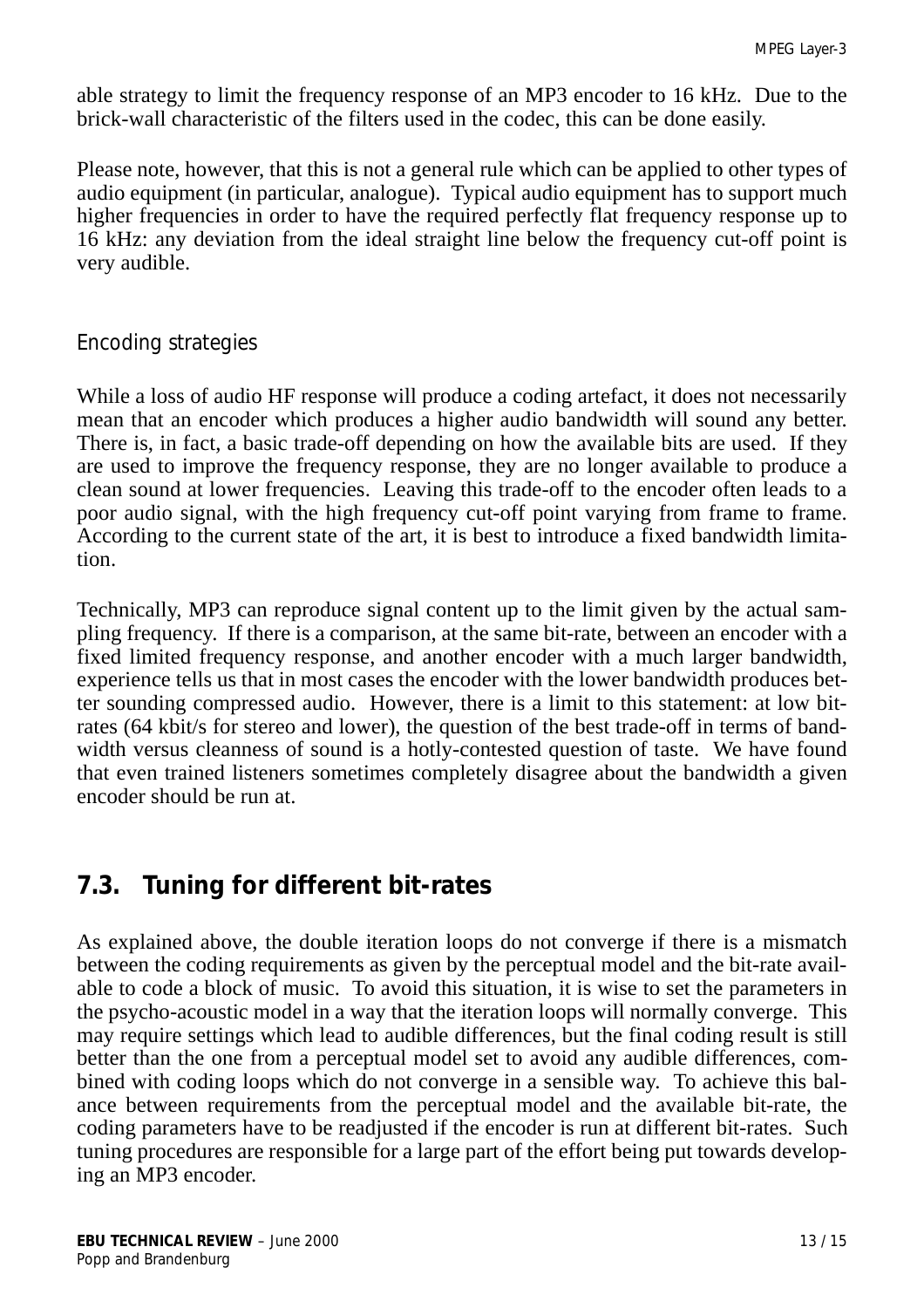

**Karlheinz Brandenburg** received M.S. (Diplom) degrees in Electrical Engineering (1980) and in Mathematics (1982) from Erlangen University, Germany. In 1989, he gained a Ph.D. in Electrical Engineering, also from Erlangen University, for work on digital audiocoding and perceptual measurement techniques. From 1989 to 1990, he was with AT&T Bell Laboratories in Murray Hill, NJ, USA, where he worked on the ASPEC perceptual coding technique and on the definition of the ISO/IEC MPEG Layer-3 system. In 1990, he returned to Erlangen University to continue his research

on audio coding and to teach a course on digital audio technology.

In 1993 Dr Brandenburg became head of the Audio/Multimedia department at the Fraunhofer Institute for Integrated Circuits (FhG-IIS). Since 2000, he has been teaching at Ilmenau Technical University and has become the director of the new Fraunhofer Group for Electronic Media Technologies in Ilmenau, Germany.

Karlheinz Brandenburg has received three awards from the AES for his work on perceptual audio coding and psycho-acoustics. He is a member of the technical committee on Audio and Electro-acoustics of the IEEE Signal Processing Society. He has worked within the MPEG-Audio committee since its beginnings in 1988. In recent years, he worked on MPEG-2 Advanced Audio Coding (standardized in 1997) and helped to organize the work for MPEG-4 Audio. He is a member of SDMI (the Secure Digital Music Initiative) and currently chairs the AES Standards Committee working group AESSC-06-04 on Internet Audio Delivery Systems. He has been granted 25 patents and has several more pending.

**Harald Popp** was born in Erlangen, Germany, in 1956. In 1981, he received an M.S. (Diplom) in Electrical Engineering from Erlangen University. From 1982 to 1984, he continued his work

at Erlangen University and carried out a technology transfer project for advanced cable fault location. In 1984, he joined the *Fraunhofer Institut Integrierte Schaltungen (IIS)* at its inauguration and worked as a board-level hardware designer in various industrial projects. From 1987, he was responsible for the real-time audio coding systems of the IIS (LC-ATC, OCF, ASPEC, MPEG-Layer-3).

Today, Mr Popp is head of the Studio Department, focusing on effective DSP-based real-time implementations of audio and video coding schemes.



# **8. Conclusions**

By using an encoder with good performance, both MPEG Layer-3 and MPEG-2 Advanced Audio Coding (AAC) can significantly compress music signals, while still maintaining CD or near-CD quality. Between the two systems, Layer-3 – with somewhat lower complexity – is the system of choice for current near-CD quality applications. AAC is its designated successor, providing near-CD quality at even larger compression rates, and enabling higher quality encoding and playback up to high definition audio at 96 kHz sampling rate.